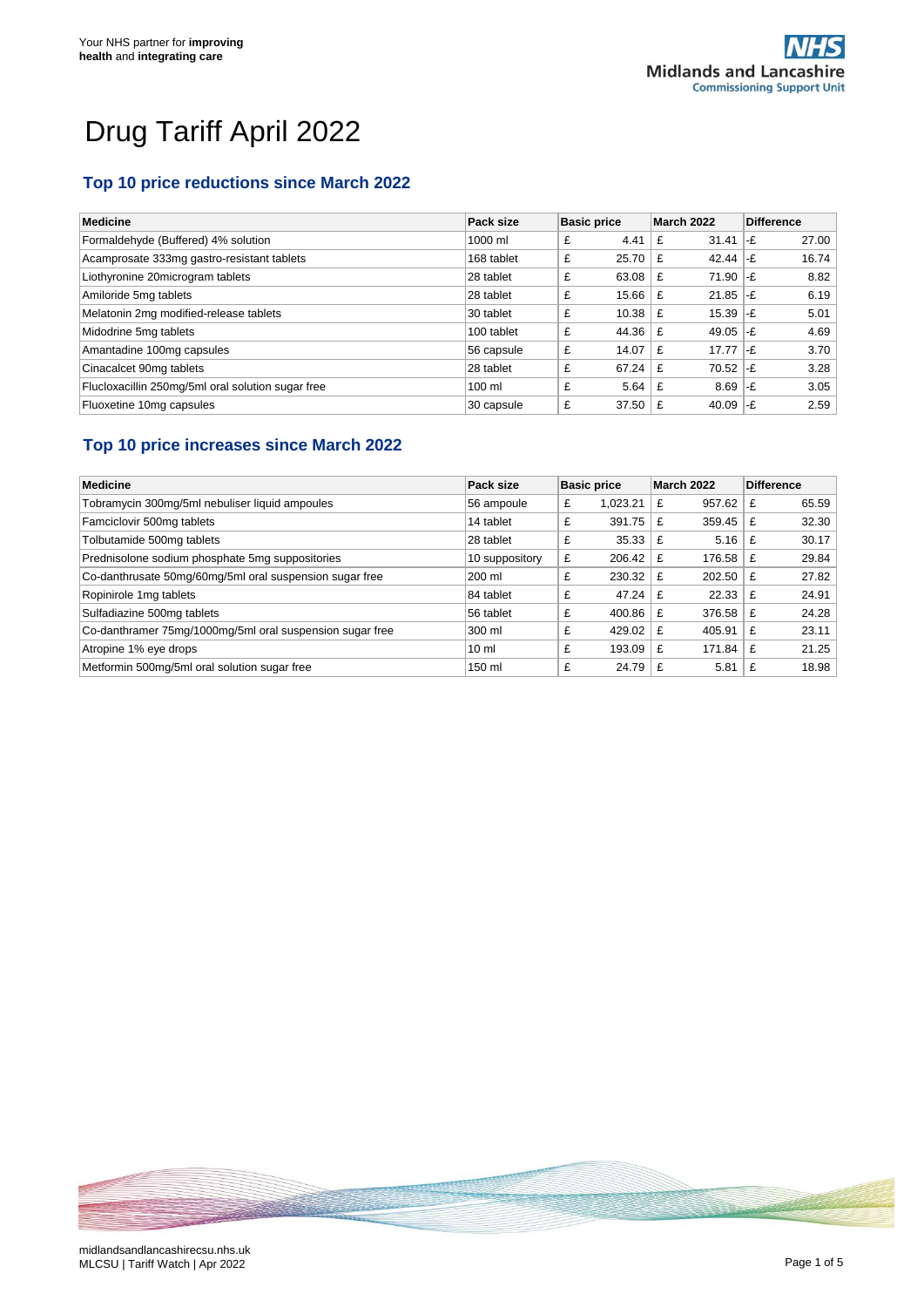# **Top 25 price reductions since January 2022**

| <b>Medicine</b>                                                            | Pack size             | <b>Basic price</b> | January 2022 | <b>Difference</b> |
|----------------------------------------------------------------------------|-----------------------|--------------------|--------------|-------------------|
| Imatinib 400mg tablets                                                     | 30 tablet             | 641.83<br>£        | £<br>787.42  | -£<br>145.59      |
| Imatinib 100mg tablets                                                     | 60 tablet             | £<br>333.41        | £<br>478.08  | -£<br>144.67      |
| Lurasidone 18.5mg tablets                                                  | 28 tablet             | £<br>46.56         | £<br>90.72   | -£<br>44.16       |
| Lurasidone 37mg tablets                                                    | 28 tablet             | £<br>46.56         | £<br>90.72   | -£<br>44.16       |
| Lurasidone 74mg tablets                                                    | 28 tablet             | £<br>46.56         | £<br>90.72   | -£<br>44.16       |
| Midodrine 10mg tablets                                                     | 100 tablet            | £<br>88.29         | £<br>105.25  | -£<br>16.96       |
| Acamprosate 333mg gastro-resistant tablets                                 | 168 tablet            | 25.70<br>£         | £<br>42.27   | -£<br>16.57       |
| Cinacalcet 90mg tablets                                                    | 28 tablet             | £<br>67.24         | £<br>78.72   | -£<br>11.48       |
| Liothyronine 20microgram tablets                                           | 28 tablet             | 63.08<br>£         | 71.90<br>£   | -£<br>8.82        |
| Cinacalcet 60mg tablets                                                    | 28 tablet             | £<br>44.83         | 52.48<br>£   | -£<br>7.65        |
| Cilostazol 50mg tablets                                                    | 56 tablet             | £<br>32.53         | £<br>40.08   | -£<br>7.55        |
| Buspirone 10mg tablets                                                     | 30 tablet             | £<br>18.12         | £<br>24.97   | -£<br>6.85        |
| Amiloride 5mg tablets                                                      | 28 tablet             | £<br>15.66         | £<br>21.85   | -£<br>6.19        |
| Tranylcypromine 10mg tablets                                               | 28 tablet             | £<br>486.43        | £<br>492.61  | -£<br>6.18        |
| Sumatriptan 3mg/0.5ml solution for injection pre-filled disposable devices | 2 pre-filled dispos £ | 44.99              | £<br>50.98   | -£<br>5.99        |
| Atomoxetine 80mg capsules                                                  | 28 capsule            | £<br>29.87         | £<br>35.68   | -£<br>5.81        |
| Atomoxetine 100mg capsules                                                 | 28 capsule            | £<br>30.01         | £<br>35.80   | -£<br>5.79        |
| Melatonin 2mg modified-release tablets                                     | 30 tablet             | £<br>10.38         | 15.39<br>£   | -£<br>5.01        |
| Atomoxetine 40mg capsules                                                  | 28 capsule            | £<br>18.74         | 23.52<br>£   | -£<br>4.78        |
| Midodrine 5mg tablets                                                      | 100 tablet            | £<br>44.36         | £<br>49.05   | -£<br>4.69        |
| Cinacalcet 30mg tablets                                                    | 28 tablet             | £<br>25.23         | £<br>29.80   | -£<br>4.57        |
| Atomoxetine 60mg capsules                                                  | 28 capsule            | £<br>22.26         | £<br>26.64   | -£<br>4.38        |
| Famciclovir 250mg tablets                                                  | 21 tablet             | £<br>223.49        | £<br>227.34  | -£<br>3.85        |
| Atomoxetine 10mg capsules                                                  | 28 capsule            | £<br>17.56         | 21.36<br>£   | -£<br>3.80        |
| Atomoxetine 18mg capsules                                                  | 28 capsule            | £<br>17.55         | £<br>21.34   | -£<br>3.79        |

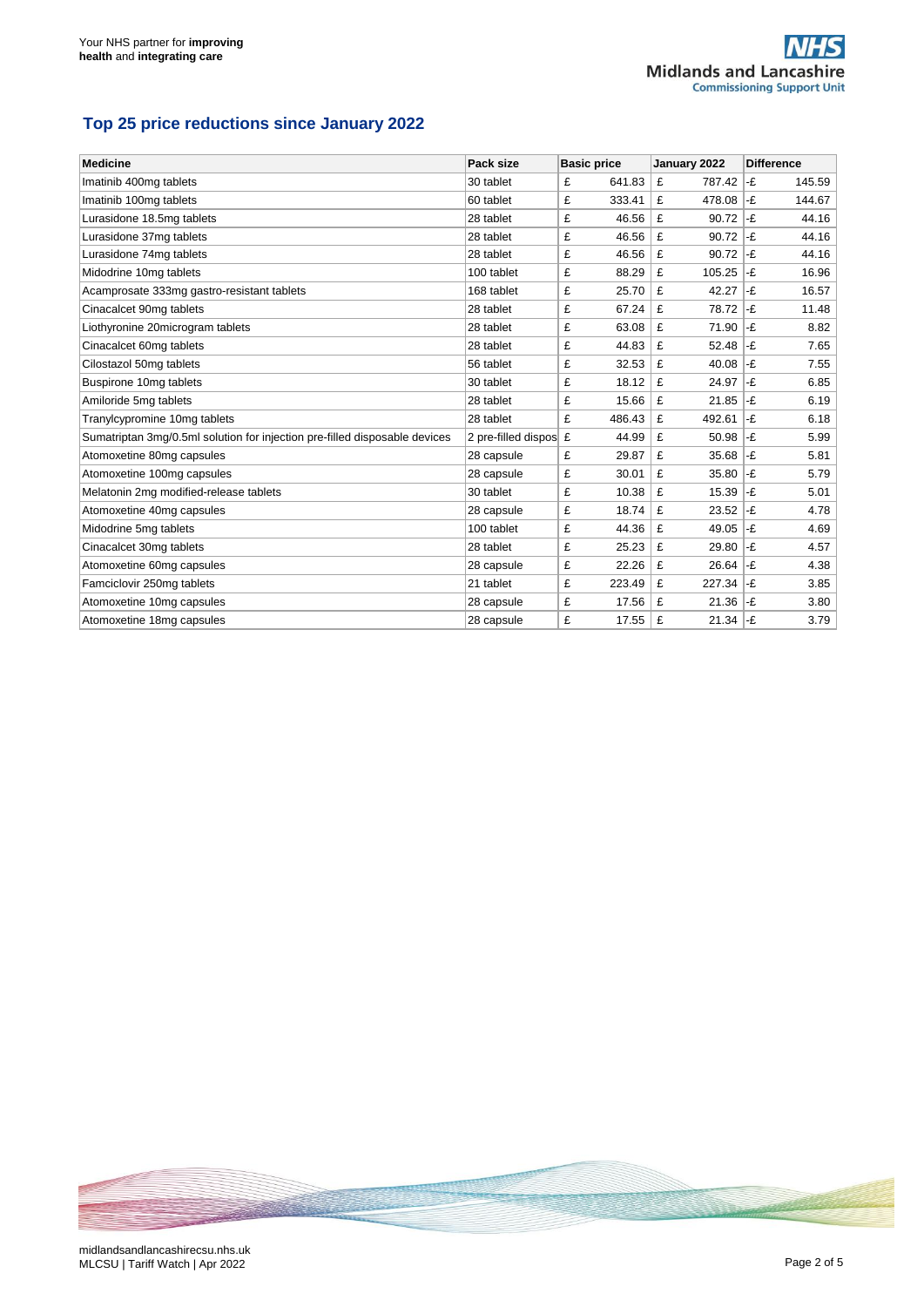#### **Top 25 price increases since January 2022**

| <b>Medicine</b>                                                                         | Pack size       | <b>Basic price</b> | January 2022 | <b>Difference</b> |
|-----------------------------------------------------------------------------------------|-----------------|--------------------|--------------|-------------------|
| Imipramine 25mg/5ml oral solution sugar free                                            | 150 ml          | £<br>250.00        | £<br>49.09   | £<br>200.91       |
| Verapamil 40mg/5ml oral solution sugar free                                             | 150 ml          | £<br>158.85        | £<br>44.92   | 113.93<br>£       |
| Amiloride 5mg/5ml oral solution sugar free                                              | 150 ml          | £<br>158.85        | £<br>46.45   | 112.40<br>£       |
| Lofepramine 70mg/5ml oral suspension sugar free                                         | 150 ml          | £<br>140.07        | £<br>33.87   | £<br>106.20       |
| Tobramycin 300mg/5ml nebuliser liquid ampoules                                          | 56 ampoule      | £<br>1,023.21      | £<br>965.93  | £<br>57.28        |
| Prednisolone sodium phosphate 5mg suppositories                                         | 10 suppository  | £<br>206.42        | £<br>150.20  | £<br>56.22        |
| Metformin 1g/5ml oral solution sugar free                                               | 150 ml          | £<br>80.00         | £<br>24.00   | £<br>56.00        |
| Macrogol 3350 oral powder 8.5g sachets sugar free                                       | 28 sachet       | £<br>99.85         | £<br>49.85   | £<br>50.00        |
| Metformin 850mg/5ml oral solution sugar free                                            | 150 ml          | £<br>68.00         | £<br>19.95   | 48.05<br>£        |
| Sulpiride 200mg/5ml oral solution sugar free                                            | 150 ml          | £<br>93.64         | £<br>50.89   | £<br>42.75        |
| Prasugrel 5mg tablets                                                                   | 28 tablet       | £<br>41.79         | £<br>7.04    | £<br>34.75        |
| Famciclovir 500mg tablets                                                               | 14 tablet       | £<br>391.75        | £<br>358.24  | £<br>33.51        |
| Quinagolide 75microgram tablets                                                         | 30 tablet       | £<br>135.24        | £<br>101.79  | £<br>33.45        |
| Disulfiram 200mg tablets                                                                | 50 tablet       | £<br>167.55        | £<br>135.21  | £<br>32.34        |
| Tolbutamide 500mg tablets                                                               | 28 tablet       | £<br>35.33         | £<br>5.16    | £<br>30.17        |
| Sucralfate 1g/5ml oral suspension sugar free                                            | 200 ml          | 124.87<br>£        | £<br>96.08   | £<br>28.79        |
| Atropine 1% eye drops                                                                   | 10 <sub>m</sub> | £<br>193.09        | £<br>164.77  | £<br>28.32        |
| Co-danthrusate 50mg/60mg/5ml oral suspension sugar free                                 | 200 ml          | £<br>230.32        | £<br>202.50  | £<br>27.82        |
| Ropinirole 1mg tablets                                                                  | 84 tablet       | £<br>47.24         | £<br>22.33   | £<br>24.91        |
| Procarbazine 50mg capsules                                                              | 50 capsule      | £<br>503.61        | £<br>479.63  | £<br>23.98        |
| Sulfadiazine 500mg tablets                                                              | 56 tablet       | £<br>400.86        | £<br>380.21  | £<br>20.65        |
| Co-danthramer 75mg/1000mg/5ml oral suspension sugar free                                | 300 ml          | £<br>429.02        | £<br>408.71  | £<br>20.31        |
| Metformin 500mg/5ml oral solution sugar free                                            | 150 ml          | £<br>24.79         | £<br>5.81    | £<br>18.98        |
| Dexamethasone 4mg tablets                                                               | 50 tablet       | £<br>102.15        | £<br>83.35   | £<br>18.80        |
| Adrenaline (base) 500micrograms/0.5ml (1 in 1,000) solution for injection an 10 ampoule |                 | £<br>120.82        | £<br>102.08  | 18.74<br>£        |

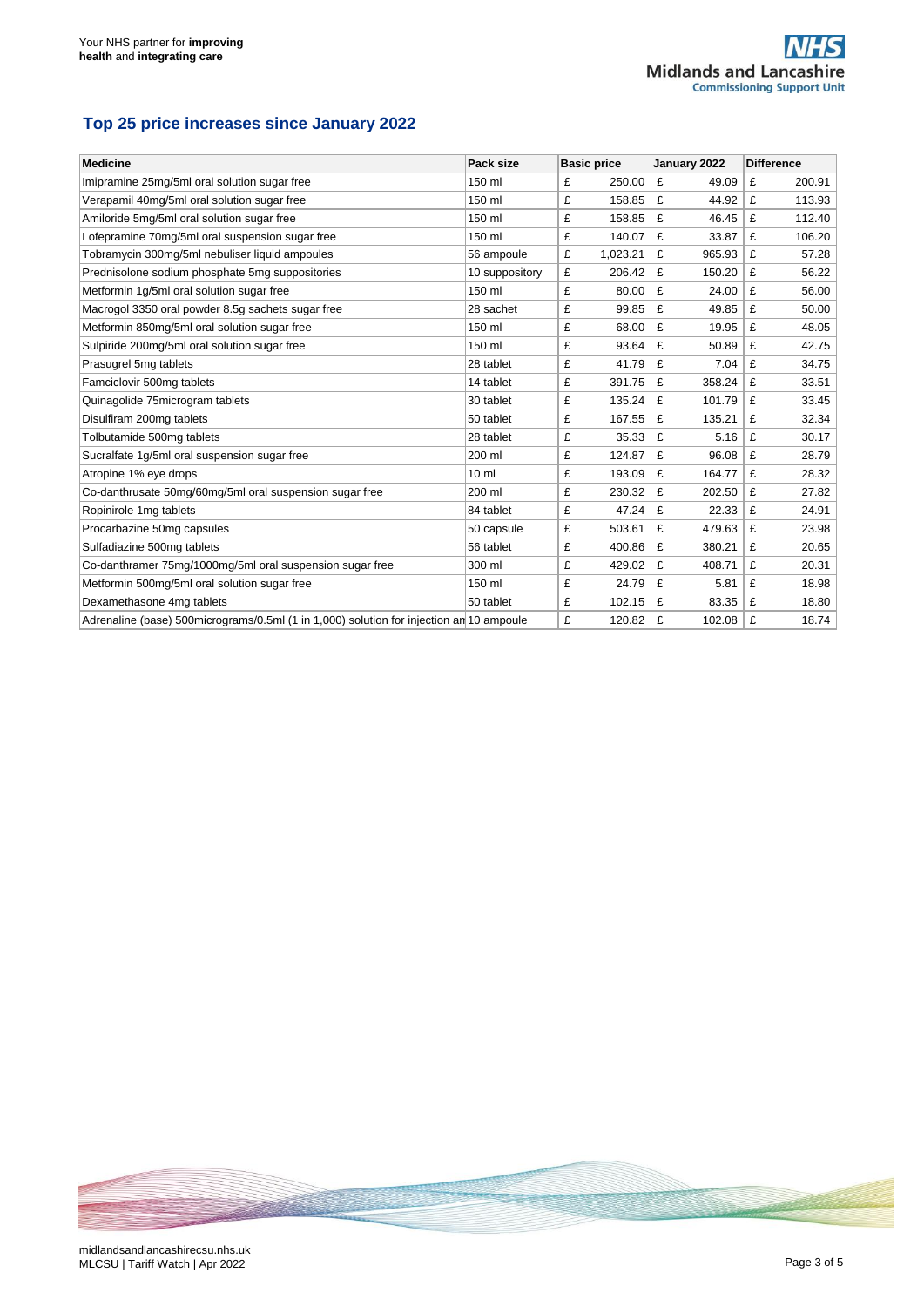#### **Top 50 price reductions since April 2021**

| <b>Medicine</b>                                                 | Pack size   | <b>Basic price</b> | April 2021                     | <b>Difference</b>            |
|-----------------------------------------------------------------|-------------|--------------------|--------------------------------|------------------------------|
| Imatinib 400mg tablets                                          | 30 tablet   | £<br>641.83        | £<br>1,029.16                  | -£<br>387.33                 |
| Imatinib 100mg tablets                                          | 60 tablet   | £<br>333.41        | £<br>468.81                    | -£<br>135.40                 |
| Cinacalcet 90mg tablets                                         | 28 tablet   | £<br>67.24         | £<br>182.28                    | -£<br>115.04                 |
| Cinacalcet 60mg tablets                                         | 28 tablet   | £<br>44.83         | £<br>121.51                    | -£<br>76.68                  |
| Ivabradine 2.5mg tablets                                        | 56 tablet   | £<br>24.81         | £<br>93.56                     | -£<br>68.75                  |
| Liothyronine 20microgram tablets                                | 28 tablet   | £<br>63.08         | £<br>118.10                    | -£<br>55.02                  |
| Cinacalcet 30mg tablets                                         | 28 tablet   | £<br>25.23         | £<br>71.39                     | -£<br>46.16                  |
| Lurasidone 18.5mg tablets                                       | 28 tablet   | £<br>46.56         | £<br>90.72                     | -£<br>44.16                  |
| Lurasidone 37mg tablets                                         | 28 tablet   | £<br>46.56         | £<br>90.72                     | -£<br>44.16                  |
| Lurasidone 74mg tablets                                         | 28 tablet   | £<br>46.56         | £<br>90.72                     | -£<br>44.16                  |
| Primidone 250mg tablets                                         | 100 tablet  | £<br>93.25         | £<br>132.54                    | -£<br>39.29                  |
| Mercaptopurine 50mg tablets                                     | 25 tablet   | £<br>10.22         | £<br>49.15                     | -£<br>38.93                  |
| Mebeverine 50mg/5ml oral suspension sugar free                  | 300 ml      | £<br>187.00        | £<br>225.81                    | -£<br>38.81                  |
| Midodrine 5mg tablets                                           | 100 tablet  | £<br>44.36         | £<br>80.21                     | -£<br>35.85                  |
| Atomoxetine 80mg capsules                                       | 28 capsule  | £<br>29.87         | £<br>64.17                     | -£<br>34.30                  |
| Atomoxetine 100mg capsules                                      | 28 capsule  | £<br>30.01         | £<br>64.17                     | -£<br>34.16                  |
| Famciclovir 250mg tablets                                       | 21 tablet   | £<br>223.49        | £<br>257.51                    | -£<br>34.02                  |
| Atomoxetine 10mg capsules                                       | 28 capsule  | £<br>17.56         | £<br>48.22                     | -£<br>30.66                  |
| Atomoxetine 18mg capsules                                       | 28 capsule  | £<br>17.55         | £<br>48.10                     | -£<br>30.55                  |
| Atomoxetine 25mg capsules                                       | 28 capsule  | £<br>18.03         | £<br>48.04                     | -£<br>30.01                  |
| Atomoxetine 40mg capsules                                       | 28 capsule  | £<br>18.74         | £<br>48.04                     | -£<br>29.30                  |
| Busulfan 2mg tablets                                            | 25 tablet   | £<br>41.73         | £<br>69.02                     | -£<br>27.29                  |
| Fluoxetine 10mg capsules                                        | 30 capsule  | £<br>37.50         | £<br>64.10                     | -£<br>26.60                  |
| Atomoxetine 60mg capsules                                       | 28 capsule  | £<br>22.26         | £<br>48.12                     | -£<br>25.86                  |
| Midodrine 2.5mg tablets                                         | 100 tablet  | £<br>31.47         | £<br>56.74                     | -£<br>25.27                  |
| Oxycodone 20mg tablets                                          | 56 tablet   | £<br>20.57         | £<br>45.66                     | -£<br>25.09                  |
| Nitrofurantoin 25mg/5ml oral suspension sugar free              | 300 ml      | £<br>447.28        | £<br>467.49                    | -£<br>20.21                  |
| Ibandronic acid 50mg tablets                                    | 28 tablet   | £<br>14.69         | £<br>34.18                     | -£<br>19.49                  |
| Hydrocortisone 2.5% cream                                       | 15 gram     | £<br>48.53         | £<br>67.97                     | -£<br>19.44                  |
| Amiloride 5mg tablets                                           | 28 tablet   | £<br>15.66         | £<br>33.41                     | -£<br>17.75                  |
| Famotidine 40mg tablets                                         | 28 tablet   | £<br>22.60         | £<br>38.99                     | -£<br>16.39                  |
| Prednisolone 25mg tablets                                       | 56 tablet   | £<br>42.35         | £<br>58.29                     | -£<br>15.94                  |
| Chlorambucil 2mg tablets                                        | 25 tablet   | £<br>27.01         | £<br>42.87                     | -£<br>15.86                  |
| Tacrolimus 0.1% ointment                                        | 60 gram     | £<br>30.52         | £<br>45.56                     | -£<br>15.04                  |
| Diltiazem 60mg modified-release tablets                         | 84 tablet   | £<br>9.35          | £<br>24.38                     | -£<br>15.03                  |
| Trientine dihydrochloride 300mg capsules                        | 100 capsule | £<br>3,075.13      | £<br>3,090.00                  | -£<br>14.87                  |
| Melphalan 2mg tablets                                           | 25 tablet   | £<br>30.93         | £<br>45.38                     | -£<br>14.45                  |
| Sevelamer 800mg tablets                                         | 180 tablet  | £<br>31.02         | 45.32<br>£                     | 14.30<br>$ \text{-} \pounds$ |
| Pregabalin 20mg/ml oral solution sugar free                     | 473 ml      | £<br>85.60         | £<br>99.48                     | -£<br>13.88                  |
| Prochlorperazine 3mg buccal tablets                             | 50 tablet   | £<br>7.23          | $20.16$ -£<br>£                | 12.93                        |
| Acamprosate 333mg gastro-resistant tablets                      | 168 tablet  | £<br>25.70         | £<br>38.25                     | -£<br>12.55                  |
| Oxycodone 10mg tablets                                          | 56 tablet   | £<br>10.29         | £<br>22.81                     | -£<br>12.52                  |
| Agomelatine 25mg tablets                                        | 28 tablet   | £<br>17.61         | £<br>30.01                     | -£<br>12.40                  |
| Calcipotriol 0.005% / Betamethasone dipropionate 0.05% ointment | 30 gram     | £<br>7.01          | £<br>19.34                     | -£<br>12.33                  |
| Valaciclovir 500mg tablets                                      | 10 tablet   | £<br>14.43         | £<br>26.48                     | -£<br>12.05                  |
| Trazodone 50mg/5ml oral solution sugar free                     | 120 ml      | £<br>11.08         | £<br>22.37                     | $ \text{-} \pounds$<br>11.29 |
| Exemestane 25mg tablets                                         | 30 tablet   | £<br>7.96          | £<br>19.04                     | -£<br>11.08                  |
| Co-careldopa 25mg/100mg tablets                                 | 100 tablet  | £<br>7.23          | £<br>17.42 $\left  -E \right $ | 10.19                        |
| Nizatidine 150mg capsules                                       | 30 capsule  | £<br>11.46         | £<br>21.28 $-F$                | 9.82                         |
| Isotretinoin 20mg capsules                                      | 30 capsule  | £<br>6.93          | £<br>16.66 -£                  | 9.73                         |